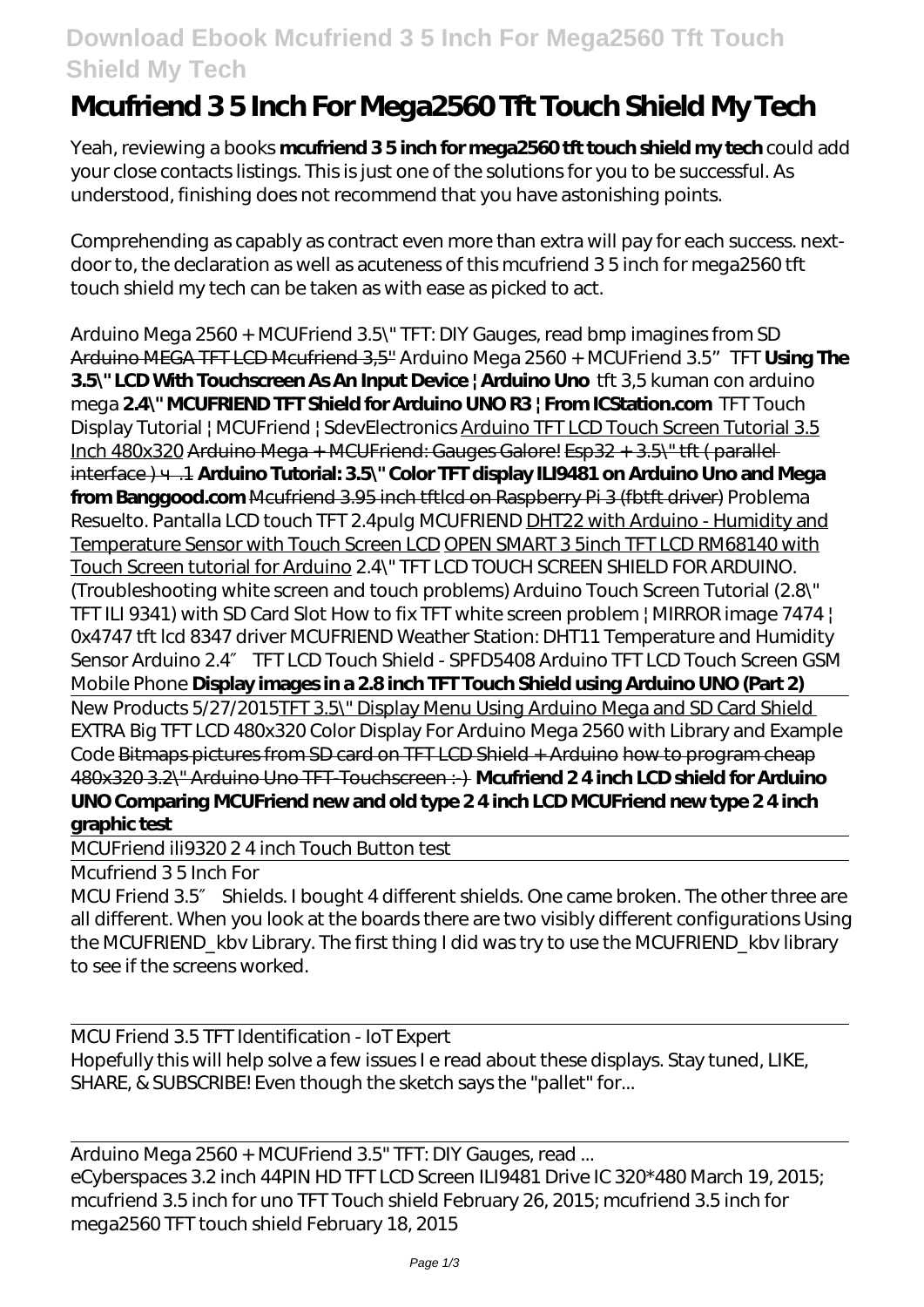mcufriend 3.5 inch for mega2560 TFT touch shield | My Tech ... TFT Library for 2.4, 2.8, 3.5, 3.6, 3.95 inch mcufriend UNO Shields. Must have /RD pin to be readable. Author: David Prentice. Maintainer: David Prentice. Read the documentation. Compatibility. This library is compatible with all architectures so you should be able to use it on all the Arduino boards. Releases. To use this ...

MCUFRIEND\_kbv - Arduino Reference

Arduino TFT Touch Screen Calculator (MCUFRIEND) Below code is for your understanding and matching with the examples from MCUFRIEND KBV example libraries, it will only show the keys. This is how the keyboard is drawn, you can change the colors, tweak. void loop() is empty. The code actually not respond to touch, it is only for checking the keys :

Arduino TFT Touch Screen Calculator (MCUFRIEND) : Part 1 #MCUFRIEND\_kbv Library for Uno 2.4, 2.8, 3.5, 3.6, 3.95 inch mcufriend Shields. The Arduino Library Manager should find and install MCUFRIEND\_kbv library. Install the Adafruit\_GFX library if not already in your User libraries. Insert your Mcufriend style display shield into UNO. Only 28-pin shields are supported.

GitHub - prenticedavid/MCUFRIEND\_kbv: MCUFRIEND\_kbv ...

We suggest popular size of Arduino displays such as  $3.5$  inch  $480\times320$ , 2.8 inch  $400\times240$ , 2.4 inch 320 $\times$  240 and 1.8 inch 220 $\times$  176. After choosing the right display, It' s time to choose the right controller.

Ultimate Beginner' s Guide to Run TFT LCD Displays by ... 3.5(inch) Type TFT Driver IC ILI9486 Resolution 480\*320 (Pixel) Module Interface 8-bit parallel interface Active Area 73.44\*48.96(mm) Module PCB Size 85.49\*55.63(mm) Operating Temperature -20 ~70 Storage Temperature -40 ~70 Operating Voltage 5V/3.3V Power Consumption TBD Product Weight(Package containing)

3.5inch Arduino Display-UNO - LCD wiki We suggest popular size of Arduino displays such as  $3.5$  inch  $480\times320$ , 2.8 inch  $400\times240$ , 2.4 inch 320 $\times$  240 and 1.8 inch 220 $\times$  176. After choosing the right display, It's time to choose the right controller.

Absolute Beginner's Guide to TFT LCD Displays by Arduino ...

MCUFRIEND kby. Following is comment in original readme file. Library for Uno 2.4, 2.8, 3.5, 3.6, 3.95 inch mcufriend Shields. Install "Adafruit\_GFX.h" library from GitHub into your User libraries folder if not already there. Unzip the attached "MCUFRIEND\_kbv.zip" into your User libraries folder. Insert your Mcufriend style display shield into UNO.